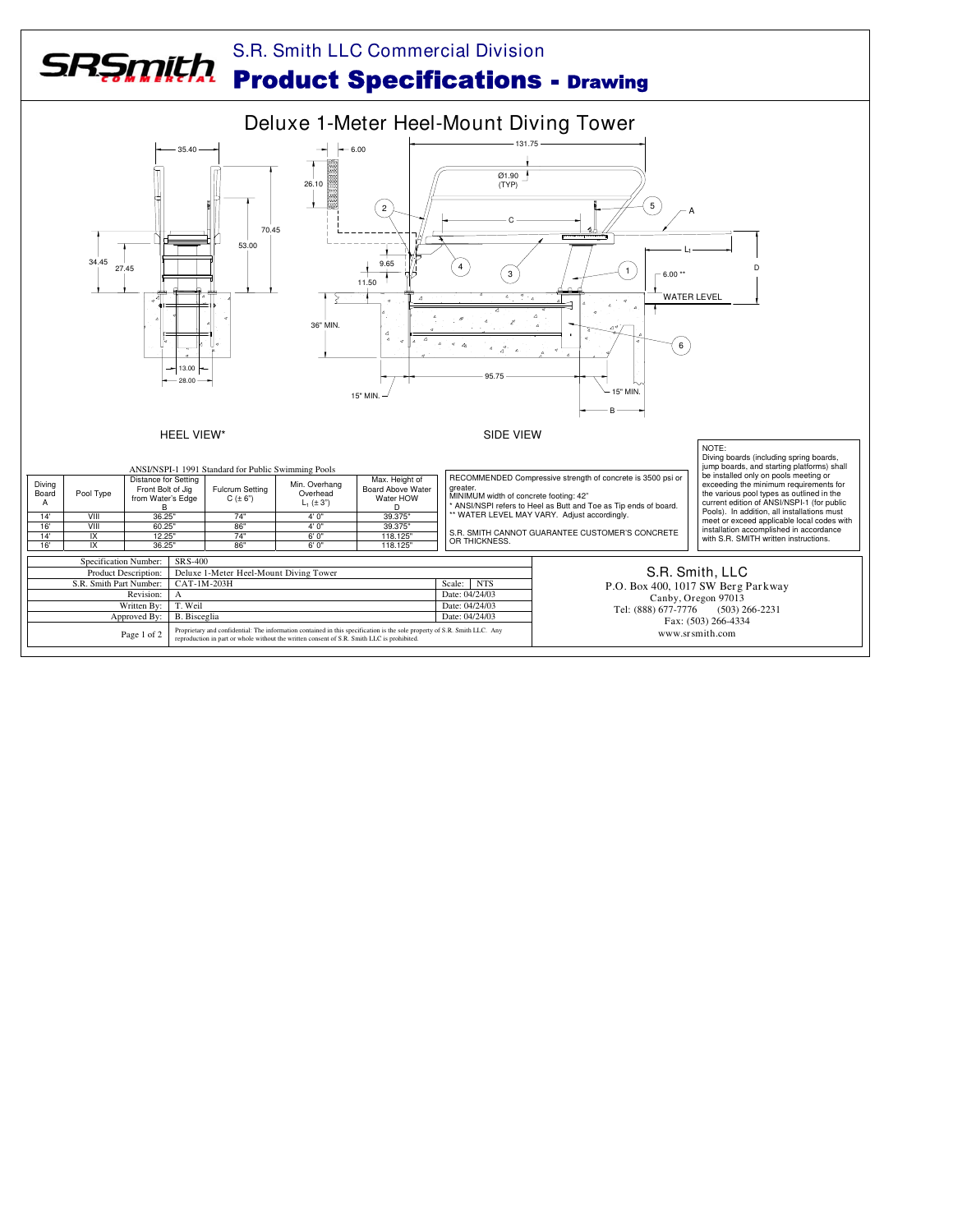# **S.R. Smith LLC Commercial Division** SRŞmith **Product Specifications - Written**

Product Name: Deluxe 1-Meter Heel-Mount Diving Tower

#### Part Number: CAT-1M-203H

#### General Notes:

The Deluxe 1-Meter Heel-Mount Diving Tower is designed for heavy-duty use on commercial pools. All steel components are constructed from carbon steel and are primed ready for paint topcoat. This tower is to be used with either 14' (4.27m) or 16' (4.88m) diving boards.

### Application:

Depending upon installation design and local codes, these models are suitable for use on commercial pools. Site and installation requirements will determine the actual stand sizes and board lengths.

## Specifications:

3

4

5

6

Front Post Assembly: The front post assembly is fabricated and concentrically welded to form the required 15° angle of the front post when affixed to the jig assembly. The post is manufactured from 10" (254mm) dia., .250" (6.35mm) wall, schedule 20 carbon steel pipe. The lower front post plate is constructed of 15" x 15 x 3/4 (381mm x 381 x 19.05) carbon steel plate and the top post flange is constructed of 15" x 15 x 5/8 (381mm x 381 x 15.88) carbon steel plate. 1

**Ladder and Handrail Assembly:** The two (2) ladder posts are constructed of 1.90" O.D. x .145 wall (48.25mm x 3.68) type 304 stainless steel welded with a mirror finish. The steps are formed and drawn 1/16" (1.6mm) 304 stainless steel and include replaceable skid-resistant pads. The upper handrail assembly is constructed of 1.90" O.D. x .065 wall (48.25mm x 1.65) 304 stainless steel with a polished finish. The assembly is attached to the front and rear of the tray assembly.

**Tray Assembly:** The tray is formed from carbon steel and is fabricated from 3/16" (4.76mm) carbon steel plate. The tray is reinforced using 3/8" (9.53mm) carbon steel plates and is welded to the underside at both the front and rear. In addition, two (2) 1/4" (6.35mm) carbon steel gussets are welded to the upper side of the tray.

Tie-Down Assembly: The tie-down assembly is designed to allow easy access to components located below the board and to raise the board during swim competitions. The assembly includes a tie-down angle subassembly, two tie-down straps, and additional hardware.

 $Quick$  Adjustable Fulcrum<sup>TM</sup>: The fulcrum assembly consists of brass gears and track that enables incremental ratcheting of the fulcrum adjustment from a standing position.

**Anchor Assembly** ( $p/n$  12-105-H, see spec sheet for SRS-905): The anchor is constructed of carbon steel. A 3/4" (19.1mm) thick post jig plate is welded to the tower jig post, which is manufactured from a 10.75" O.D. x .5 wall (273mm x 12.7) pipe. 3/4" x 5 dia. (19.1mm x 127) ladder jig plates are welded to 1.5" O.D. x .15 wall (38.1mm x 3.8) supports. Six (6) 1" x 2 and eight (8)  $1/2$ " x  $1-3/4$  zinc plated carbon steel bolts are included for the post plate and ladder plates. An aluminum grounding lug is also included.

# Additional Product Numbers: N/A.

Shipping weight: 965lbs (438kg)

| Specification Number:   | SRS-400                                                                                                                                                                                                                    |                | SR S<br>P.O. Box 400, 10            |
|-------------------------|----------------------------------------------------------------------------------------------------------------------------------------------------------------------------------------------------------------------------|----------------|-------------------------------------|
| Product Description:    | Deluxe 1-Meter Heel-Mount Diving Tower                                                                                                                                                                                     |                |                                     |
| S.R. Smith Part Number: | CAT-1M-203H                                                                                                                                                                                                                |                |                                     |
| Revision:               | А                                                                                                                                                                                                                          | Date: 04/24/03 | Canby,<br>Tel: (888) 677-77<br>Fax: |
| Written By:             | T. Weil                                                                                                                                                                                                                    | Date: 04/24/03 |                                     |
| Approved By:            | <b>B.</b> Bisceglia                                                                                                                                                                                                        | Date: 04/24/03 |                                     |
| Page 2 of 2             | Proprietary and confidential: The information contained in this specification is the sole<br>property of S.R. Smith LLC. Any reproduction in part or whole without the written consent<br>of S.R. Smith LLC is prohibited. |                | www.                                |

mith, LLC 17 SW Berg Parkway Oregon 97013<br>776 (503) 2  $(503)$  266-2231  $(503)$  266-4334 www.srsmith.com